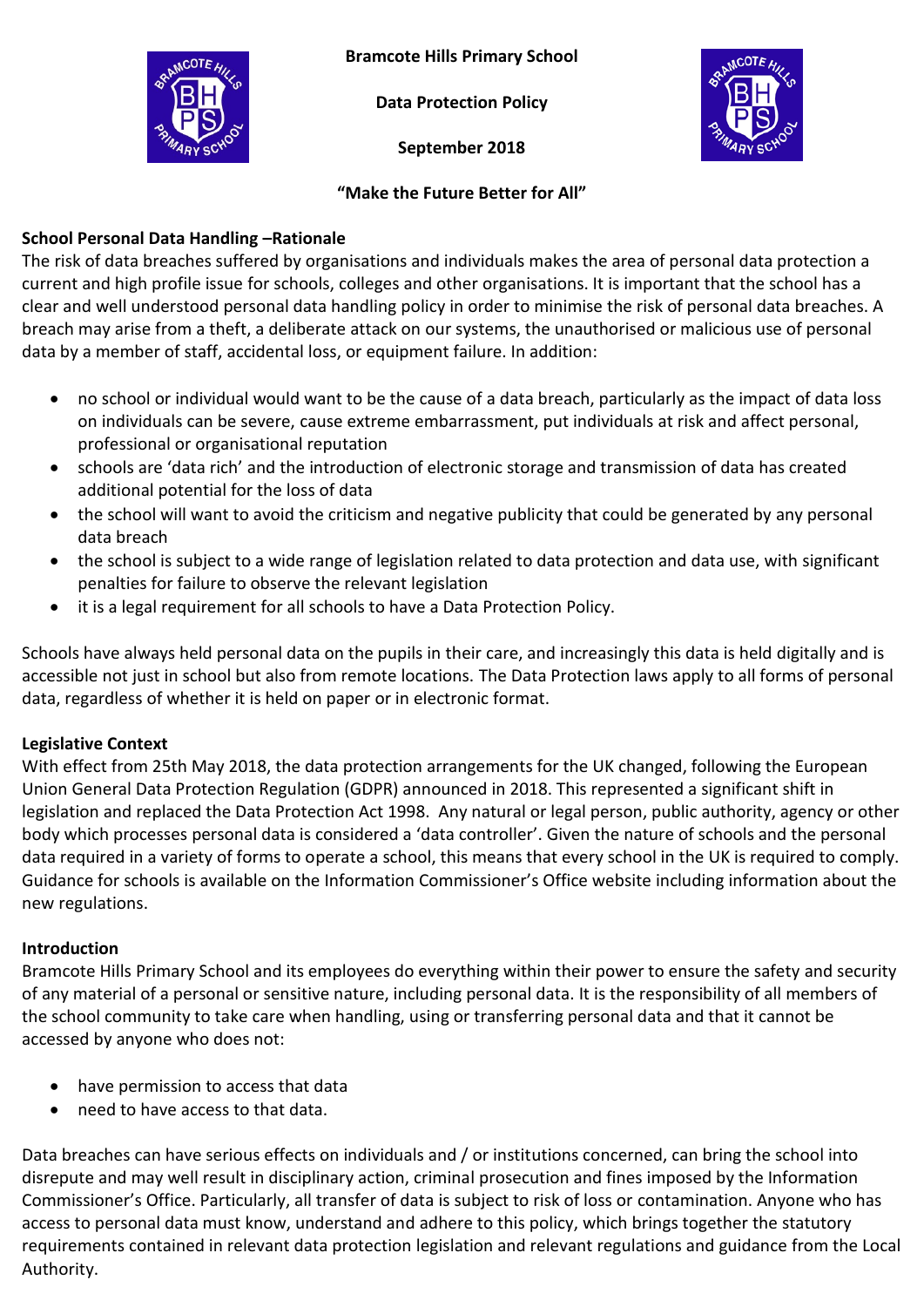### **Definitions**

**Data Controller**: Any individual or organisation who controls personal data, in this instance the school.

**Personal Data**: Data which relates to a living individual who can be identified. Addresses and telephone numbers are particularly vulnerable to abuse, but so can names and photographs be, if published in the press, Internet or media.

**Sensitive Personal Data**: Personal data relating to an individual's race or ethnic origin, political opinions, religious beliefs, physical/mental health, trade union membership, sexual life and criminal activities.

**Relevant Filing System**: Also known as manual records i.e. a set of records which are organised by reference to the individual/their criteria and are structured in such a way as to make specific information readily accessible e.g. personnel records.

**Data Subject**: An individual who is the subject of the personal data, for example, employees and pupils. **Processing**: Obtaining, recording or holding data or carrying out any operation on the data including organising, adapting, altering, retrieving, consulting, using, disclosing, disseminating, aligning, blocking, erasing or destroying the data.

**Accessible Records**: Any records which are kept by an organisation as part of a statutory duty, e.g. pupil records, , social care records.

### **Registration**

Bramcote Hills Primary School is registered as a Data Controller on the Data Protection Register held by the Information Commissioner.

### **Responsibilities**

The school has a **Data Protection Officer** (DPO), Sue Hewes. The role of the DPO includes:

- informing the organisation of its obligations under the GDPR
- monitoring the impact and application of policies in relation to personal data
- organising training in aspects of GDPR
- acting as the point of contact for and co-operating with the Information Commissioner's Office (ICO)
- consulting on any new processing of data and carrying out Data Impact Assessments.

The DPO will have:

- expert knowledge
- timely and proper involvement in all issues relating to data protection
- the necessary resources to fulfil the role
- access to the necessary personal data processing operations
- a direct reporting route to the highest management level.

#### The Data Controller will:

- not give the DPO instructions regarding the performance of tasks
- ensure that the DPO does not perform a duty or role that would lead to a conflict of interests
- not dismiss or penalise the DPO for performing the tasks required of them.

Everyone in the school has the responsibility of handling protected or sensitive data in a safe and secure manner. Governors are required to comply fully with this policy in the event that they have access to personal data, when engaged in their role as a Governor.

Bramcote Hills Primary School follows Records Management Society Retention Guidelines for schools to address risks to data. This document determines:

- what information is held, for how long and for what purpose
- how information has been amended or added to over time, and
- who has access to the data and why.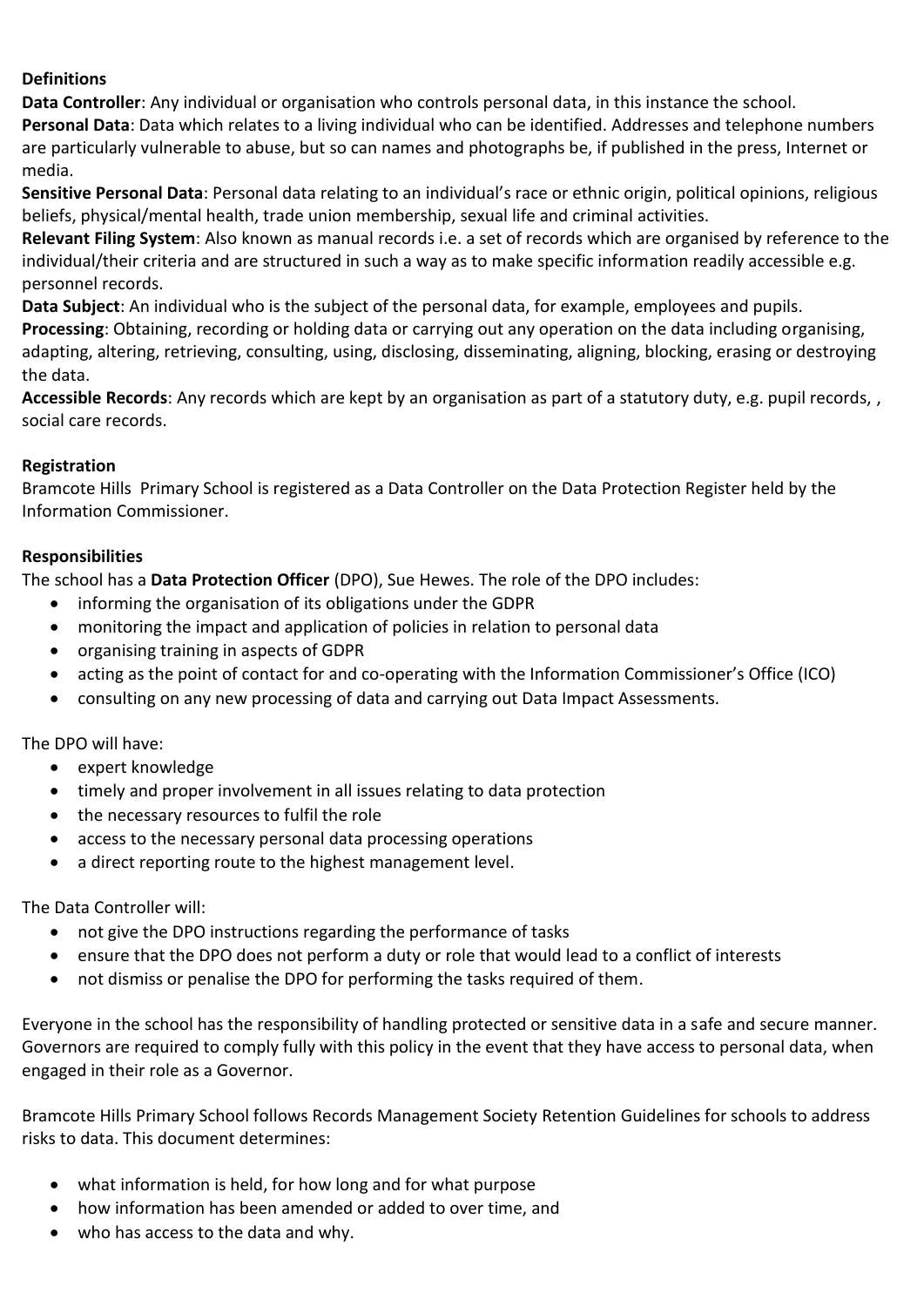#### **Data Protection Principles**

The legislation places a responsibility on every data controller to process any personal data in accordance with the eight principles. In order to comply with its obligations, Bramcote Hills Primary School undertakes to:

- **Process personal data fairly and lawfully** The school will make all reasonable efforts to ensure that individuals who are the focus of the personal data (data subjects) are informed of the identity of the data controller; the purposes of the processing; any disclosures to third parties that are envisaged; given an indication of the period for which the data will be kept, and any other information which may be relevant.
- **Process the data for the specific and lawful purpose for which it collected that data, and not further process the data in a manner incompatible with this purpose** The school will ensure that the reason for which it collected the data originally is the only reason for which it processes those data, unless the individual is informed of any additional processing before it takes place.
- **Ensure that the data is adequate, relevant and not excessive in relation to the purpose for which it is processed**

The school will not seek to collect any personal data which is not strictly necessary for the purpose for which it was obtained. Forms for collecting data will always be drafted with this in mind.

- **Keep personal data accurate and, where necessary, up to date** The school will review and update all data on a regular basis. It is the responsibility of the individuals giving their personal data to ensure that this is accurate, and each individual should notify the school if, for example, a change in circumstances mean that the data needs to be updated. It is the responsibility of the school to ensure that any notification regarding the change is noted and acted on.
- **Only keep personal data for as long as is necessary** The school undertakes not to retain personal data for longer than is necessary to ensure compliance with the legislation, and any other statutory requirements.
- **Process personal data in accordance with the rights of the data subject** The school will only process personal data in accordance with individuals' rights.
- **Put appropriate technical and organisational measures in place against unauthorised or unlawful processing of personal data, and against accidental loss or destruction of data** All members of staff are responsible for ensuring that any personal data which they hold is kept securely and not disclosed to any unauthorised third parties.
- **Ensure that no personal data is transferred to a country or a territory outside the European Economic Area unless that country or territory ensures adequate level of protection for the rights and freedoms of data subjects in relation to the processing of personal data**.

The school will not transfer data to such territories without the explicit consent of the individual.

# **Conditions for Processing**

The Data Protection Act 2018 provides a set of conditions to be satisfied when processing personal data. These are:

1. **Consent**:

2. **Contract**: the processing is necessary for a contract you have with the individual, or because they have asked you to take specific steps before entering into a contract.

- 3. **Legal obligation**: the processing is necessary to comply with the law.
- 4. **Vital interests**: the processing is necessary to protect someone's life.

5**. Public task**: the processing is necessary to perform a task in the public interest or for official functions, and the task or function has a clear basis in law.

6. **Legitimate interests**: processing is necessary for the purposes of the legitimate interests pursued by the controller or by a third party, except where such interests are overridden by the interests or fundamental rights and freedoms of the data subject which require protection of personal data, in particular where the data subject is a child. (This cannot apply if you are a public authority processing data to perform your official tasks.)

#### **Special Categories of Personal Data**

The following list is a list of personal data listed in the GDPR as a 'special category':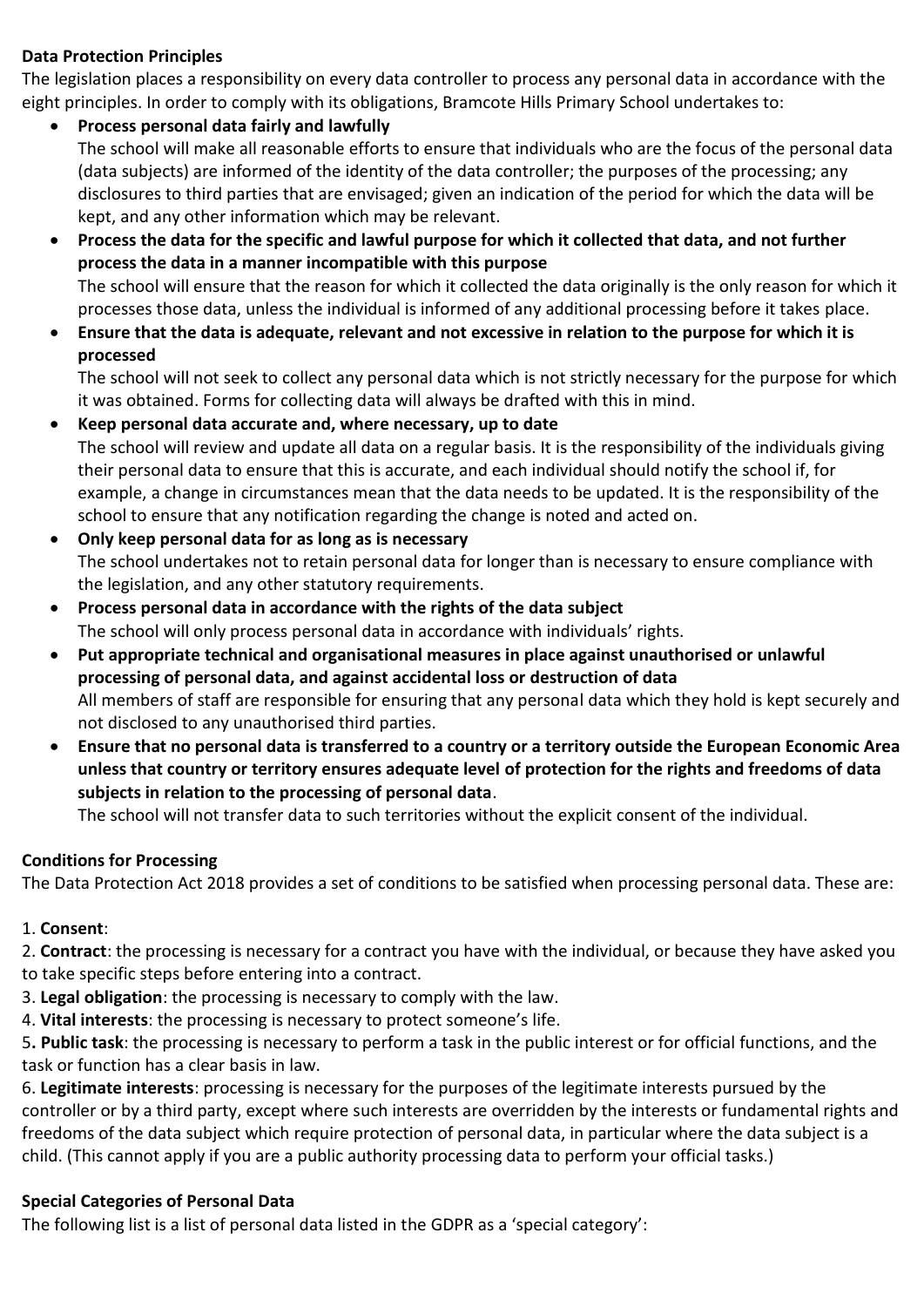revealing racial or ethnic origin, political opinions, religious or philosophical beliefs, or trade union membership, and the processing of genetic data, biometric data for the purpose of uniquely identifying a natural person, data concerning health or data concerning a natural person's sex life or sexual orientation

In order to lawfully process special category data, BHPS will identify both a lawful basis and a separate condition for processing. We will decide and document this before we start processing the data.

### **Use of Biometric Information**

Bramcote Hills Primary School currently holds no biometric information. If biometric information is used in the future, the school will:

- obtain the written consent of a parent before we take and process a child's biometric data
- treat the data with appropriate care and comply with data protection principles as set out in the Data Protection Act
- provide alternative means for accessing services where a parent or pupil has refused consent.

# **Authorised Disclosures**

The School will, in general, only disclose data about individuals with their consent. However, there are circumstances under which the school's authorised officer may need to disclose data without explicit consent for that occasion. These circumstances are strictly limited to:

- pupil data disclosed to authorised recipients related to education and administration necessary for the school to perform its statutory duties and obligations
- pupil data disclosed to authorised recipients in respect of their child's health, safety, welfare and protection
- pupil data disclosed to parents in respect of their child's progress, achievements, attendance, attitude or general demeanour within or in the vicinity of the school
- staff data disclosed to relevant authorities e.g. in respect of payroll and administrative matters
- unavoidable disclosures, for example to an engineer during maintenance of the computer system. In such circumstances, visitors and volunteers are required to sign a form agreeing not to disclose the data outside the school.

Only authorised and trained staff are allowed to make external disclosures of personal data. Data used within the school by administrative staff, teachers and teaching assistants will only be made available where the person requesting the information is a professional legitimately working within the school who needs to know the information in order to do their work. The school will not disclose anything on pupils' records which would be likely to cause serious harm to their physical or mental health or that of anyone else – including anything that suggests that they are, or have been, either the subject of or at risk of child abuse.

# **Secure Storage of and Access to Data**

The school ensures that systems are set up to minimise access by unauthorised users and data breaches. Members of staff are not, as a matter of course, granted access to the whole management information system (Scholar Pack).

The School advises that all users use strong passwords made up from a combination of letters, numbers and symbols and that user passwords must never be shared.

Personal data is only accessed on machines that are securely protected. Any device that can be used to access personal data will be locked if left (even for very short periods) and set to auto lock if not used for ten minutes. All storage media is stored in an appropriately secure and safe environment that avoids physical risk, loss or electronic degradation.

Personal data is only stored on school equipment.

Where possible, personal data is anonymised e.g. by the use of initials rather than full name.

When personal data is stored on any portable computer system, USB stick or any other removable media:

- the data will be encrypted and password protected
- the device will be password protected
- the device will offer approved virus and malware checking software.

The school has a clear policy and procedure for the automatic backing up, accessing and restoring all data held on school systems, including off-site backups and a disaster recovery plan.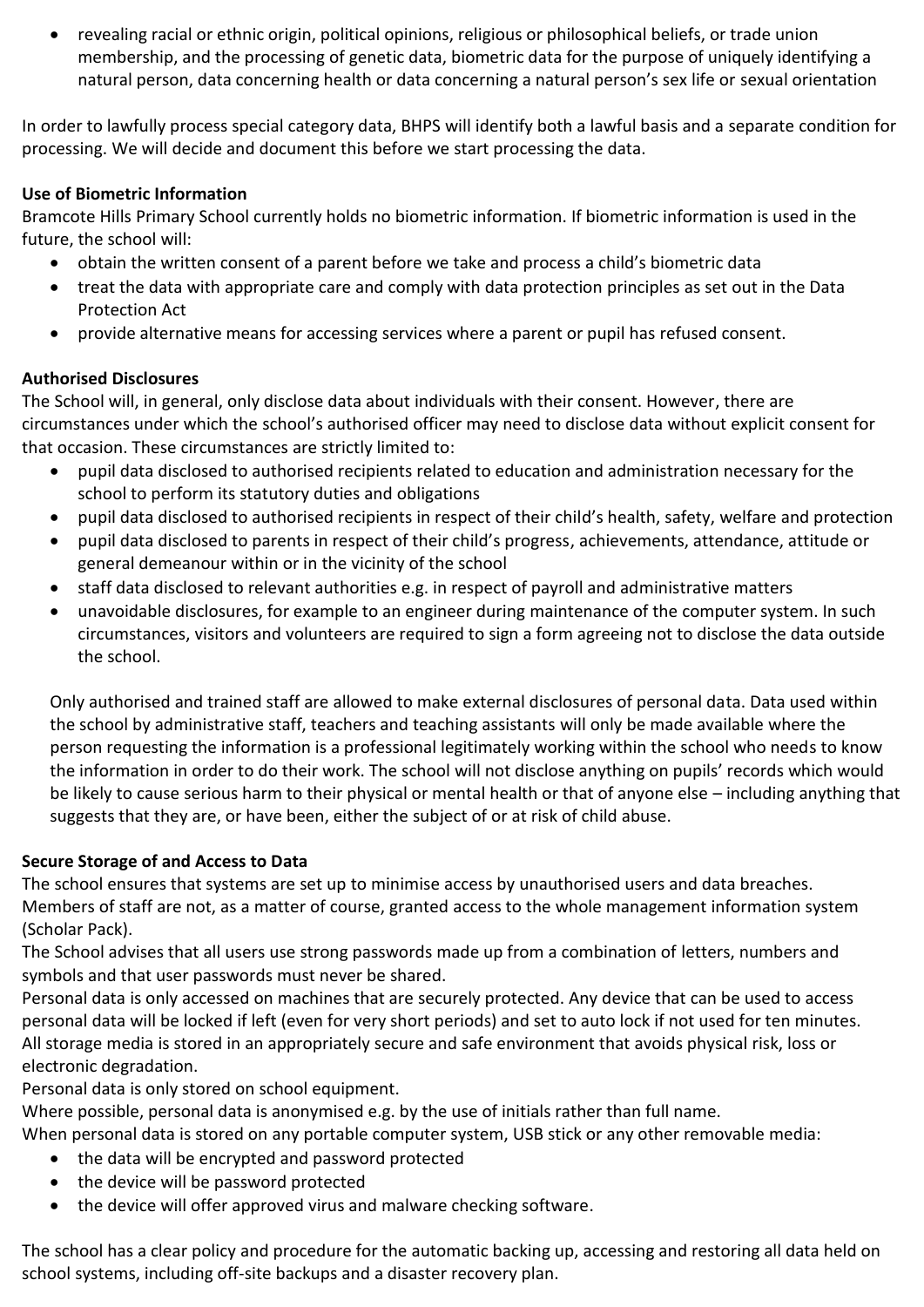Bramcote Hills Primary School ensures that data storage through online systems and data held in remote and cloud storage is still protected in line with the Data Protection Policy. The school will ensure that it is satisfied with controls put in place by remote /cloud based data services providers to protect the data. Cloud-based services will only been used for pupil work and education resources.

All paper based personal data is held in lockable storage.

### **Subject Access Requests**

Data subjects have a number of rights in connection with their personal data:

- Right to be informed  $-$  Privacy notices
- Right of access Subject Access Request
- $\bullet$  Right to rectification correcting errors
- Right to erasure deletion of data when there is no compelling reason to keep it
- Right to restrict processing blocking or suppression of processing
- Right to object objection based on grounds pertaining to their situation
- Right to object to direct marketing
- Right to be notified of any changes in relation to these rights
- Rights related to automated decision making, including profiling.

At Bramcote Hills Primary School, procedures are in place to deal with Subject Access Requests i.e. a written request to see all or a part of the personal data held by the data controller in connection with the data subject. Data subjects have the right to know:

- if the data controller holds personal data about them
- a description of that data
- the purpose for which the data is processed
- the sources of that data
- to whom the data may be disclosed

The data subject has the right to a copy of all the personal data that is held about them. The school provides the information free of charge, however a 'reasonable fee' may be charged where the request is manifestly unfounded or excessive, especially if this is a repeated request.

# **Secure Transfer of Data and Access Out of School**

The school recognises that personal data may be accessed by users out of school, or transferred to the LA or other agencies. In these circumstances:

- users may not remove or copy sensitive or restricted or protected personal data from the school or authorised premises without permission and unless the media is encrypted and password protected and is transported securely for storage in a secure location
- users must take particular care that computers or removable devices which contain personal data must not be accessed by other users (e.g. family members) when out of school
- when restricted or protected personal data is required by an authorised user from outside the organisation's premises (for example, by a member of staff to work from their home), they should have secure remote access to the management information system
- if secure remote access is not possible, users must only remove or copy personal or sensitive data from the organisation or authorised premises if the storage media, portable or mobile device is encrypted and is transported securely for storage in a secure location
- users must protect all portable and mobile devices, including media, used to store and transmit personal information using approved encryption software
- particular care should be taken if data is taken or transferred to another country, particularly outside Europe, and advice should be taken from the local authority in this event.

#### **Data Protection Impact Assessments (DPIA)**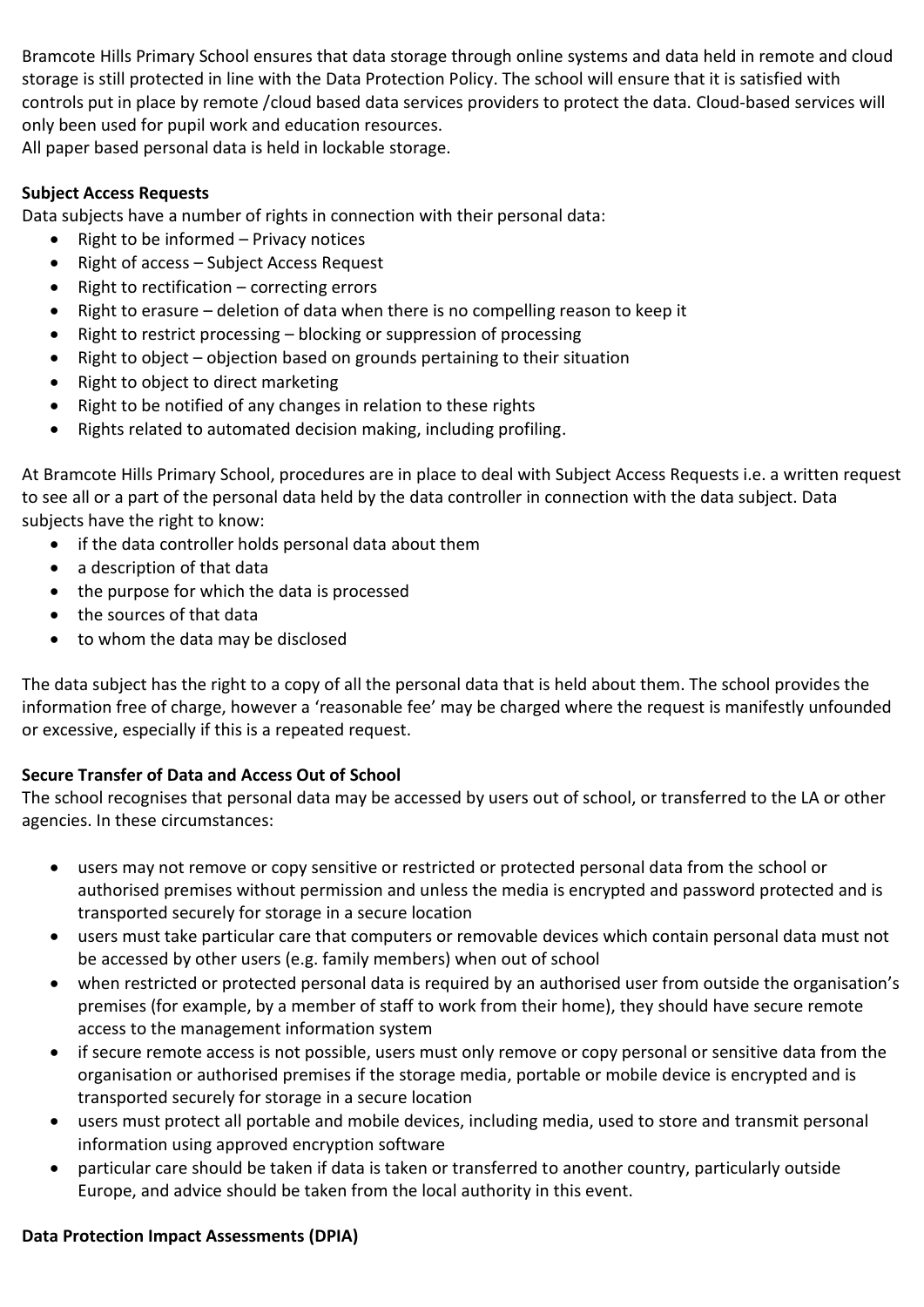Data Protection Impact Assessments (DPIA) help organisations to identify the most effective way to comply with their data protection obligations and meet individuals' expectations of privacy. Where the use of personal data involves any of the following, Bramcote Hills Primary School will complete a DPIA:

- the processing of large volumes of sensitive data
- large-scale monitoring of the public
- automated decision making / profiling
- when new technologies are adopted that involve processing of personal data
- when using profiling or special category data to decide on access to services
- when processing biometric or genetic data
- when collecting personal data from a source other than the individual without providing them with a privacy notice (invisible processing)
- if tracking individuals' location or behaviour
- if profiling children or targeting marketing or online services at them
- when processing data that might endanger the individual's physical health or safety in the event of a security breach.

The DPIA will contain:

- a description of the processing operations and the purpose
- an assessment of the necessity and proportionality of the processing in relation to the purpose
- an assessment of the risks to individuals
- the measures in place to address risk, including security and to demonstrate that we comply.

# **Disposal of Data**

Bramcote Hills Primary School has a Document Retention Schedule that defines the length of time data is held before secure destruction. The Information and Governance Framework for schools provides support for this process and Bramcote Hills Primary School has adopted this advice. The school ensures the safe destruction of paper personal data through shredding when it is no longer required or safe disposal of electronic equipment through registered safe disposal companies.

# **Audit Logging / Reporting / Incident Handling**

In accordance with the GDPR Data Protection laws, Bramcote Hills Primary School will keep records of processing activity. This will include:

- the name and contact details of the data controller
- where applicable, the name and contact details of the joint controller and data protection officer
- the purpose of the processing
- to whom the data has been/will be disclosed
- description of data subject and personal data
- where relevant the countries it has been transferred to
- under which condition for processing the data has been collected
- under what lawful basis processing is being carried out
- where necessary, how it is retained and destroyed
- a general description of the technical and organisational security measures.

Bramcote Hills Primary School endeavours to maintain good auditing processes. Audit logs will:

- provide evidence of the processing activity (Information asset register and Data Flow) and the DPIA
- record where, how and to whom data has been shared
- log the disposal and destruction of the data
- enable the school to target training at the most at-risk data
- record any breaches that impact on the data.

All data breaches are recorded. If the breach is likely to result in a high risk of adversely affecting individuals' rights and freedoms, or could result in the affected person/people coming to significant harm, then the DPO will report the breach to the ICO. The record will ascertain: